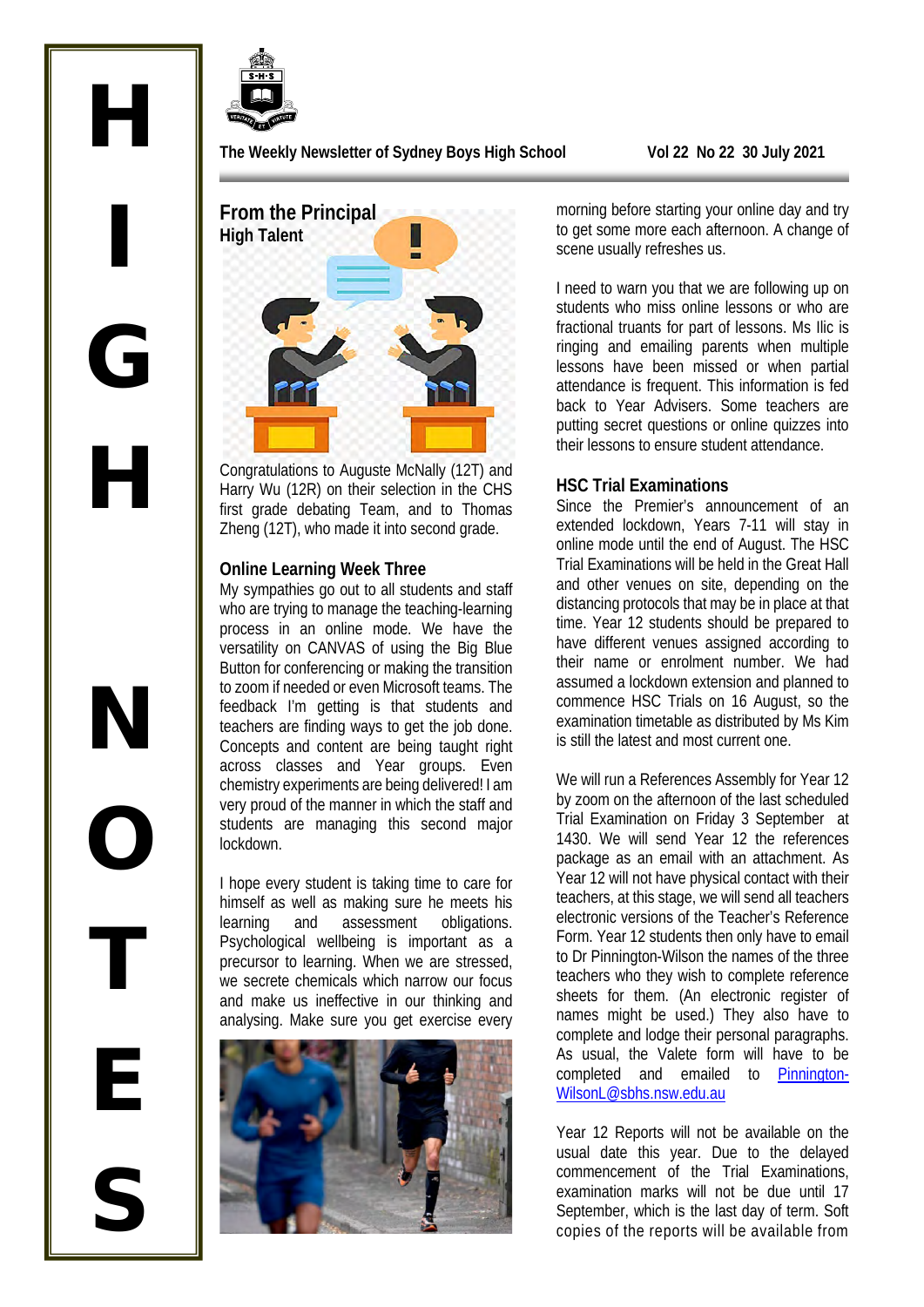September 22. Hard copies will be included in the farewell Portfolio, available from the day of the last HSC examination in November.

I will follow up this commencement communication with a letter to Year 12 students and parents next week. **Dr K A Jaggar Principal**



#### **FROM THE ANDREWS LIBRARY**

**If you have read any 20 books since last September you can email me proof of reading and enter The Premiers Reading Challenge.**

**I am checking Oliver and ebook records for good readers right now and issuing email invitations to enter the Challenge.** 

**Please check your DET emails over this next week if you are a GOOD READER.** 

#### **2021 Premier's Reading Challenge**

To all students and coordinators to complete this task, the Premier's Reading Challenge will be extended for a further two weeks.

Thank you for you understanding and support.



**The 2021 Challenge dates are as follows: Challenge opened:** Monday 1 March 2021 **Challenge closes for students**: Friday 3 September 2021

**Challenge closes for coordinators:** Friday 17 September 2021

Stay Safe. Read lots **Mrs Crothers Sydney Boys High Andrews Library Teacher and Librarian**



Given low vaccination rates, the current stay at home orders will remain in place for another four weeks (until Saturday, 28 August at 12.01am) across Greater Sydney including the Central Coast, Blue Mountains, Wollongong and Shellharbour. See link below for latest update

[https://www.nsw.gov.au/media-releases/certainty-for](https://www.nsw.gov.au/media-releases/certainty-for-community-as-restrictions-adjusted-and-vaccines-ramped-up)[community-as-restrictions-adjusted-and-vaccines](https://www.nsw.gov.au/media-releases/certainty-for-community-as-restrictions-adjusted-and-vaccines-ramped-up)[ramped-up](https://www.nsw.gov.au/media-releases/certainty-for-community-as-restrictions-adjusted-and-vaccines-ramped-up)

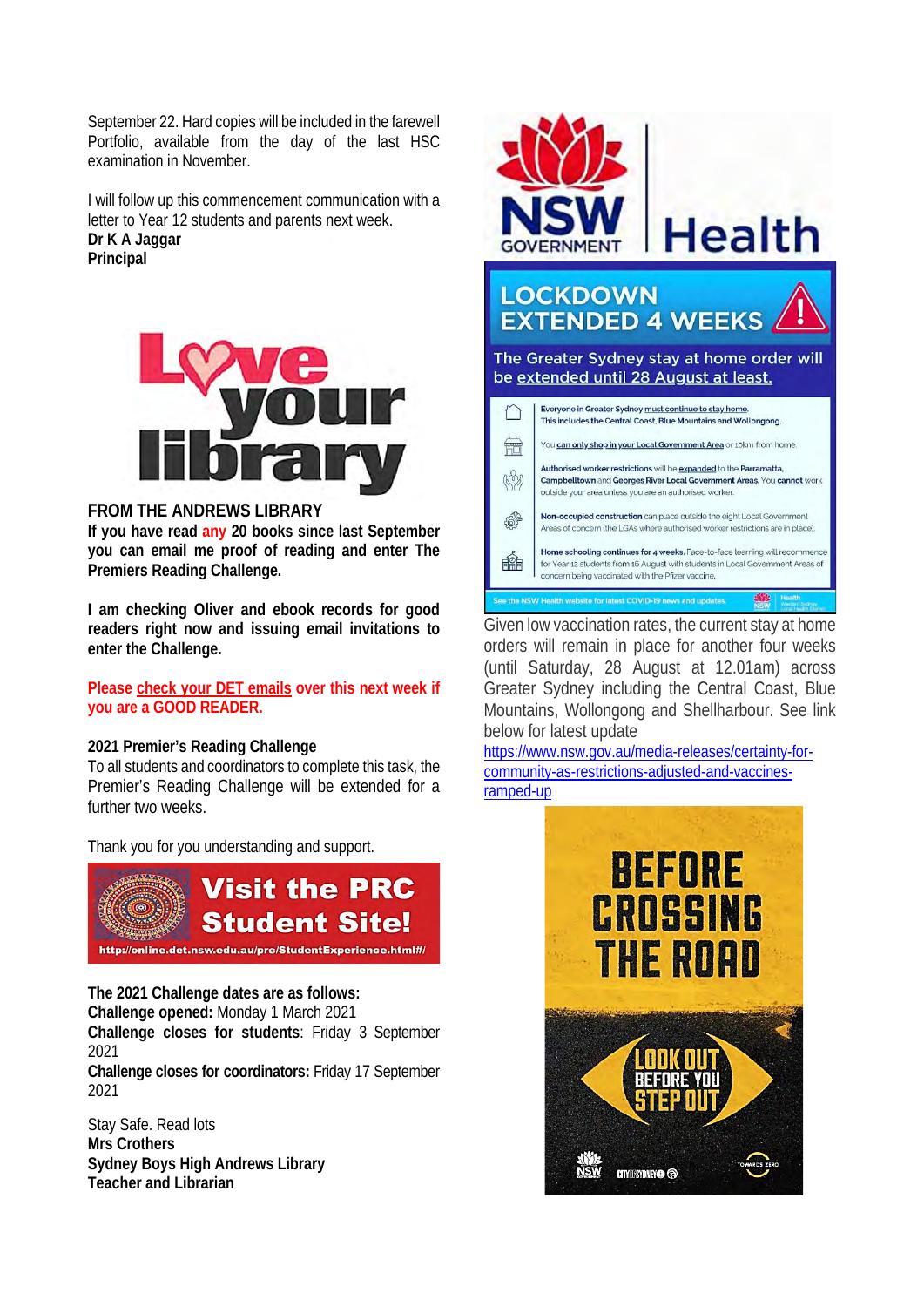

#### **School Values - Dedication**

Every year whether it be the Academy Awards, Grammys, Nobel Prize or sporting competitions, there are numerous (even billions in the case of the Olympics) watching those



at the pinnacle of their field achieve success. While these experts differ in their specialisations,

what's common across all is successful demonstration of a skill which at that point in time is second to none.

So how does one reach such a level of proficiency? A particular gift is undoubtedly evident in all those celebrated. However, without dedication and perseverance over many years, they would not have developed their talents to reach the same heights.

In 1993 Professor Anders Ericsson proposed 10,000 hours of practice was needed to become an expert in any field and is a figure often cited. More recent research by Ericsson and others has refined this concept to show mastery can be achieved through ongoing and effective practice, with individuals self-reflecting and learning from their mistakes. Additional research by Daniel Coyle showed that people who are committed to develop a skill over a long period of time will achieve higher levels of growth and performance compared to peers without a long-term commitment, even when they've had more experience and training.

Furthermore, having the mentality of applying yourself at every opportunity will develop your skillset at a faster rate. Talented individuals across multiple fields tend to treat every moment of their training and preparation with the same mindset and conditions as a competition. Coyle's findings even indicated that when taught something in a unique environment such as SCUBA diving, you will recall



the information better underwater than when on land - with 30% more words remembered underwater by participants in his study. Many sports coaches refer

to this concept as training with the same approach and settings as how you want to play. This method applies to every academic and co-curricular pursuit.

Another way dedicated individuals improve is to step out of their comfort zone - with success in 50-80% of attempts considered the ideal level to avoid frustration while still pushing yourself. At Sydney High we focus on students having the resilience and versality to embrace challenges in all aspects of their schooling, as this is where real growth occurs. There will undoubtedly be setbacks along the way but through determination and a positive attitude the results will come.

On a final note, through dedication to fulfilling minor responsibilities within our lives, bigger impacts can be felt as this mindset spreads across multiple areas. This is often evident not only in the individual, but as this perseverance is viewed admirably by those around them the enthusiasm can spread like wildfire, energising others.

Sydney High's core value of dedication focuses on individuals reaching their full potential and is evident across the school in multiple forms. From the student who perseveres through challenging work to make his best attempt at all tasks. To the musician who continues to practice after a long day of study. Within the sportsman who maintains his focus and determination when falling behind in a match. Seen in the teacher who works through the challenges of online learning to ensure their students maintain their progress. And by the parent who makes many sacrifices for their child to become the best person they can be.

Therefore, in whatever endeavours await us, while no one becomes an expert overnight, through dedication we can have a significant impact not only on ourselves but create an environment that breeds success and is something we can all strive for.

**Jamie Kay Deputy Principal Junior School**

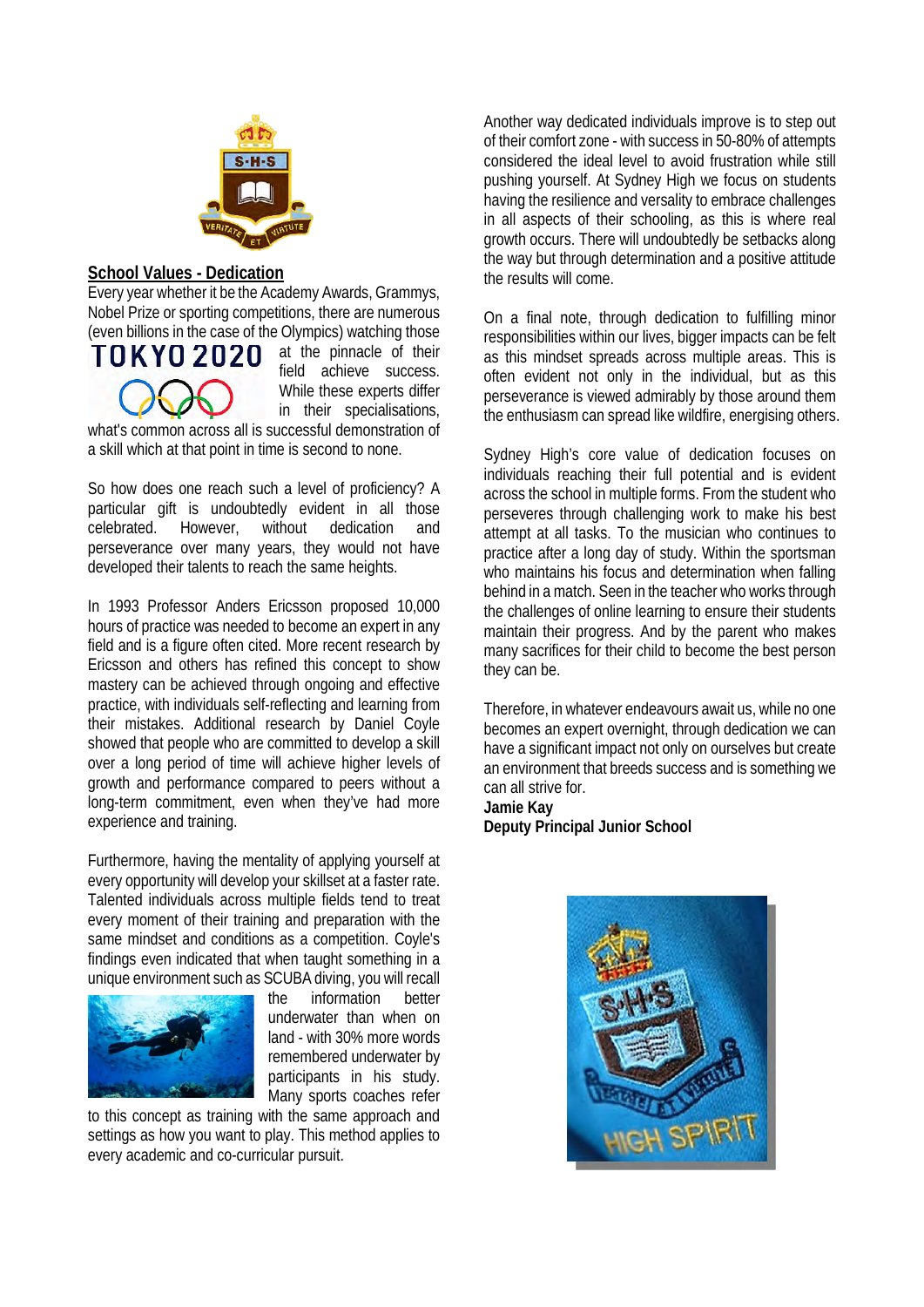

#### **Term 3 Music Performance Program**

All music ensemble rehearsals are suspended until further notice

Private Instrumental lessons are to continue online. (Please note: Private Lessons can not be scheduled during school hours during the school week as students must attend academic online lessons. Exception: free periods for senior students)

Updates regarding the Music Performance Program will be notified to parents and guardians via SZapp and High Notes. Students will be notified via the Music Performance Canvas page.

#### **Parent/Guardian/Student Communication**

Parents and Guardians: Please download **SZapp** from the Apple App Store or Google Play and subscribe to 'MUSIC.' Installation guide can be found in the school's

High Notes. Students will be notified of any music news and notifications via the Music Performance Program CANVAS page, school's daily notices and High Notes. Students are responsible to read and keep updated of any Music Performance Program related events/material on a regular basis.

Attention Music Ensemble Students: If you are in the Music Ensembles Program and have not yet received a Music Performance Program Canvas invitation, please email the Music Department: [music@sbhs.nsw.edu.au](mailto:music@sbhs.nsw.edu.au) Please note: Students will also be notified of any music related events during ensemble rehearsals.

#### **Sydney Youth Orchestra (SYO)**

Auditions for the SYO 2022 program are open. Applications close on Wednesday 1 September 2021.The SYO is the leading orchestral training and education programs provider in New South Wales. This is a comprehensive system that ensures musicians progress through the orchestras, developing individual and ensemble skills under the careful guidance of SYO's artistic staff.

For more information, please visit:<https://syo.com.au/>



**ALL Music Ensembles are SUSPENDED until further notice 2021 Music Ensemble Schedule 2021 Term 2-Term 3 Music Events Calendar**

| <b>MONDAY</b>                                                     | <b>TUESDAY</b>                                                                             | <b>WEDNESDAY</b>                                                | <b>THURSDAY</b>                                                                            | <b>FRIDAY</b>                                                          |
|-------------------------------------------------------------------|--------------------------------------------------------------------------------------------|-----------------------------------------------------------------|--------------------------------------------------------------------------------------------|------------------------------------------------------------------------|
| Intermediate Concert<br>Band<br>$7.45$ am $- 8.45$ am<br>Room 201 | <b>Senior Concert Band</b><br>& Symphony<br>Orchestra<br>$7.45$ am $- 8.45$ am<br>Room 201 | Junior Stage Band<br>$7.45$ am $- 8.45$ am<br>Room 101          | Intermediate Stage<br>Band<br>$7.45$ am $- 8.45$ am<br>Room 101                            | <b>Senior Strings</b><br>Ensemble<br>$7.45$ am $- 8.45$ am<br>Room 101 |
| <b>Guitar Ensemble</b><br>$7.45$ am $- 8.45$ am<br>Room 202       |                                                                                            | Senior Stage Band<br>$7.45$ am $- 8.45$ am<br>Room 201          | Philharmonic<br>Orchestra<br>$7.45$ am $- 8.45$ am<br>Room 201                             | <b>Chamber Choir</b><br>$8.00am - 9.00am$<br>Room 201                  |
|                                                                   |                                                                                            |                                                                 | <b>Junior Strings</b><br>Ensemble<br>$7.45$ am $- 8.45$ am<br>Room 203<br>Terms 1 & 2 only | Marching Band<br>$8.00am - 9.00am$<br><b>MPW</b><br>Terms 1 & 4 only   |
| <b>Guitar Ensemble</b><br>$3.20m - 4.20pm$<br>Room 201            | Marching Band<br>$3.30$ pm $- 4.30$ pm<br><b>Great Hall</b><br>Terms 1 & 4 only            | <b>Percussion Ensemble</b><br>$3.20$ pm $- 4.20$ pm<br>Room 201 |                                                                                            | Jazz Ensemble<br>$3.30$ pm $- 4.30$ pm<br>Room 201                     |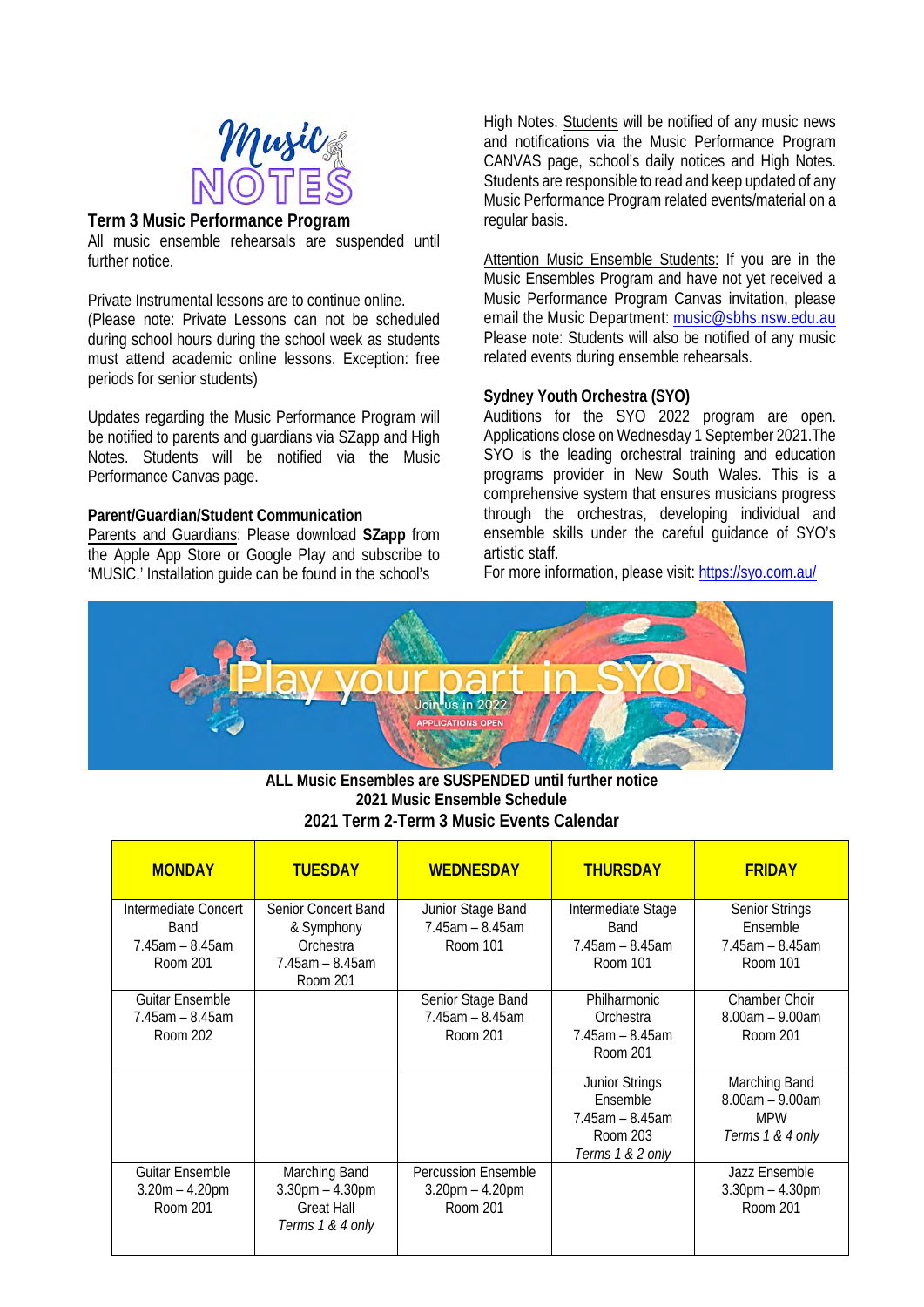| <b>WEEK</b><br><b>DATE</b> |                                                   | <b>EVENT</b>                                                                  | <b>MUSIC STUDENTS INVOLVED</b>                |  |  |
|----------------------------|---------------------------------------------------|-------------------------------------------------------------------------------|-----------------------------------------------|--|--|
| Week 3B                    | Thursday 29 July                                  | HSC Music 2 & Extension Composition<br>Recording, 9.00am-3.15pm (Room 201)    | HSC Music 2 & Extension<br><b>Students</b>    |  |  |
| Week 4C                    | Monday 2 August                                   | HSC Music 1, 2 & Extension Trial Practical<br><b>Examination, Great Hall</b>  | HSC Music 1, 2 & Extension<br><b>Students</b> |  |  |
| Week 8A-<br>9B             | Monday 30 August -<br>Friday 10 September<br>TRC. | HSC Music 1, 2 & Extension Practical<br>Examination TBC-NESA to release dates | HSC Music 1, 2 & Extension<br><b>Students</b> |  |  |

*Music Events are continually added and/or are subject to change* 



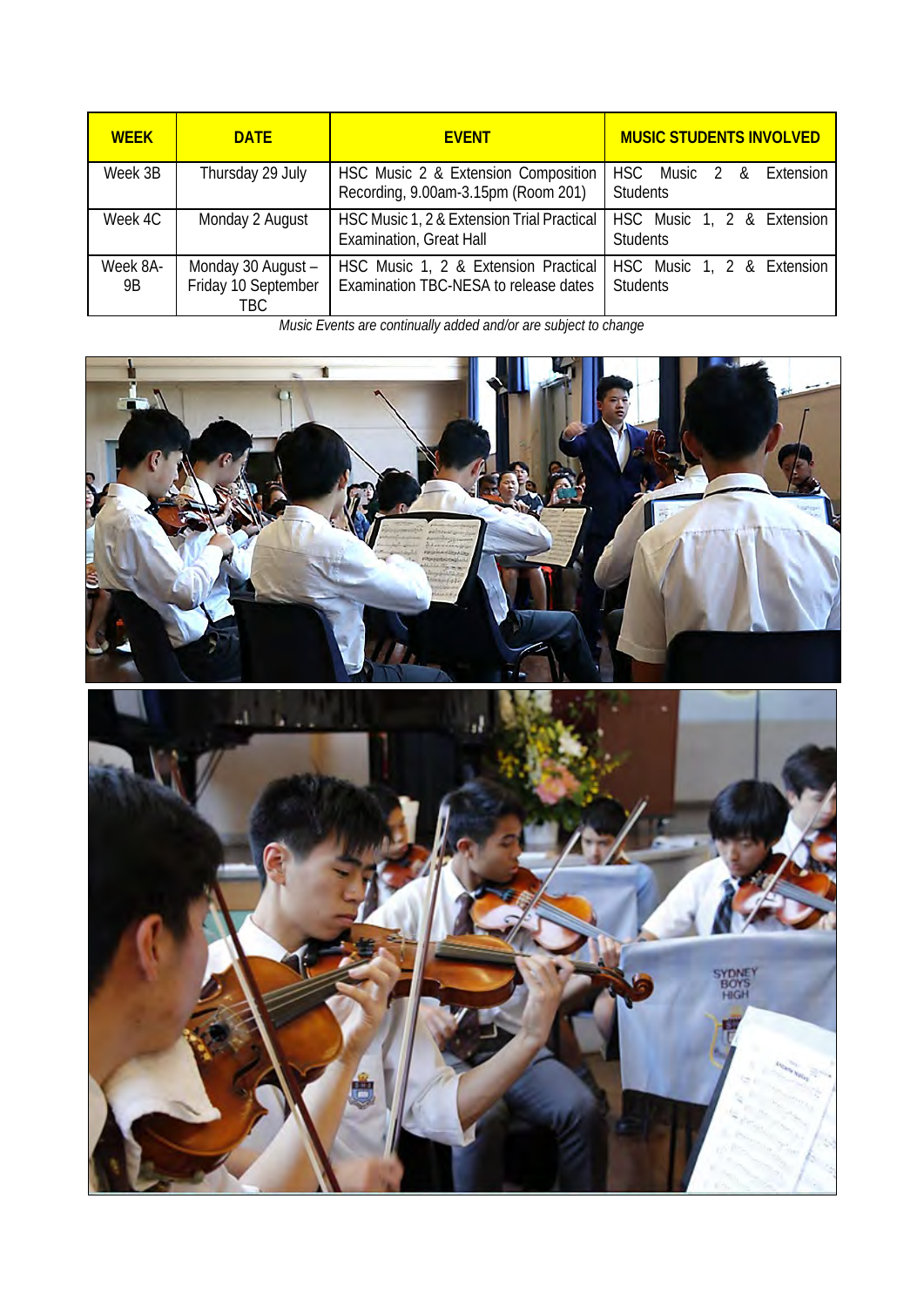#### **Training-At-Home Q&A Conference**

I will be hosting a conference on CANVAS – Weights Training on Wednesday 4 August at Lunch time 12:30pm to field any Training-At-Home questions. All weights room members are encouraged to attend.

See images below, of Hidilyn Diaz of the Philippines making history on Monday at the 2020 Tokyo Olympics. The 30-year-old weightlifter finished in first place in the women's 55-kilogram category to win the first ever Olympic gold medal for her country and images of her making the most of lockdown in December as she continued training.





**Kurt Rich Head Strength & Conditioning Coach**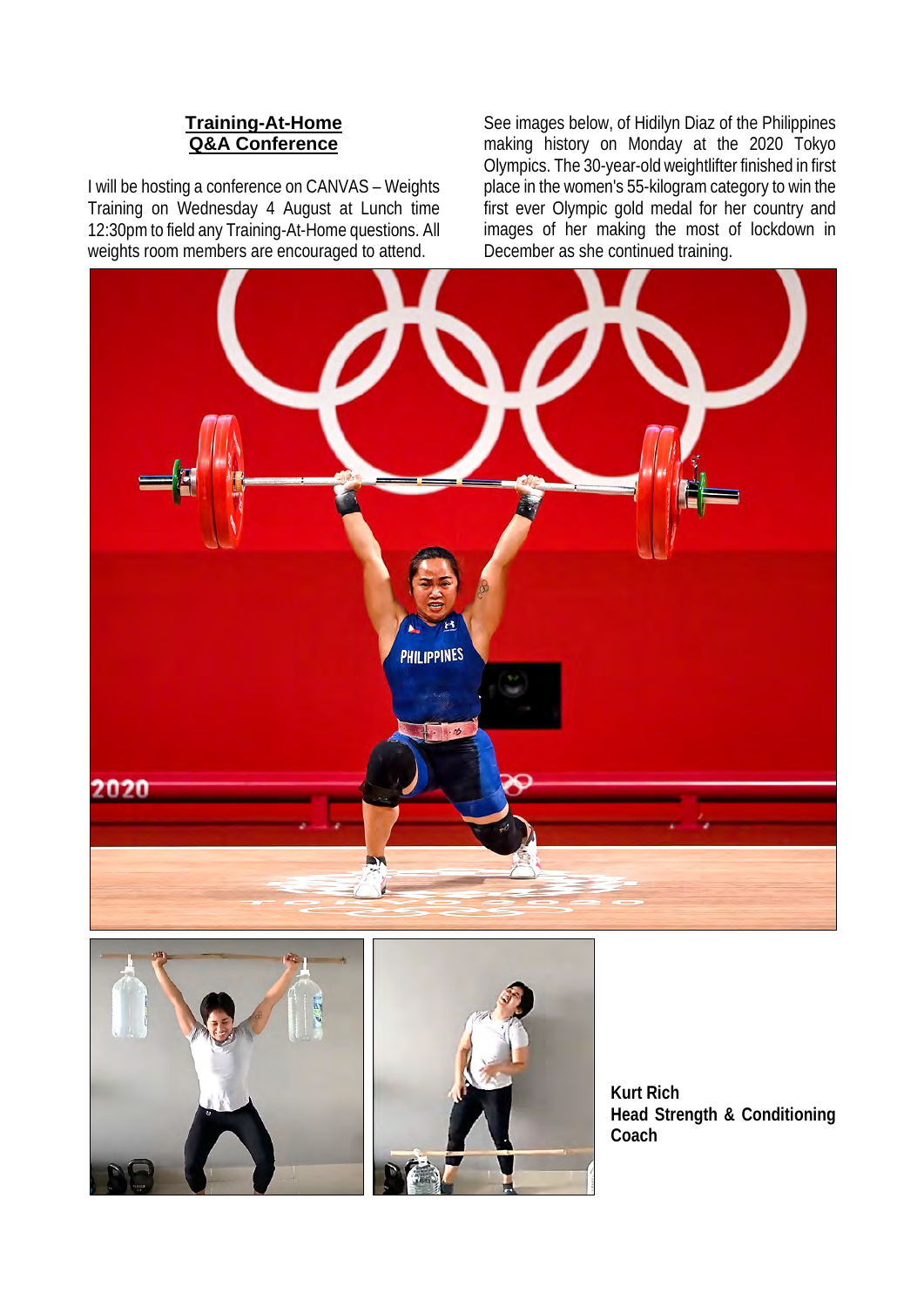## SYDNEY BOYS HIGH SCHOOL Sir Roden Cutler and Lady Cutler Foundation **Scholarship**



## Nurturing scholar-sportsmen since 1883

To apply for a scholarship visit www.sydneyboyshigh.com/scholarships Applications Close 30 November 2021

556 Cleveland St, Moore Park NSW 2021 | Ph: 9662 9300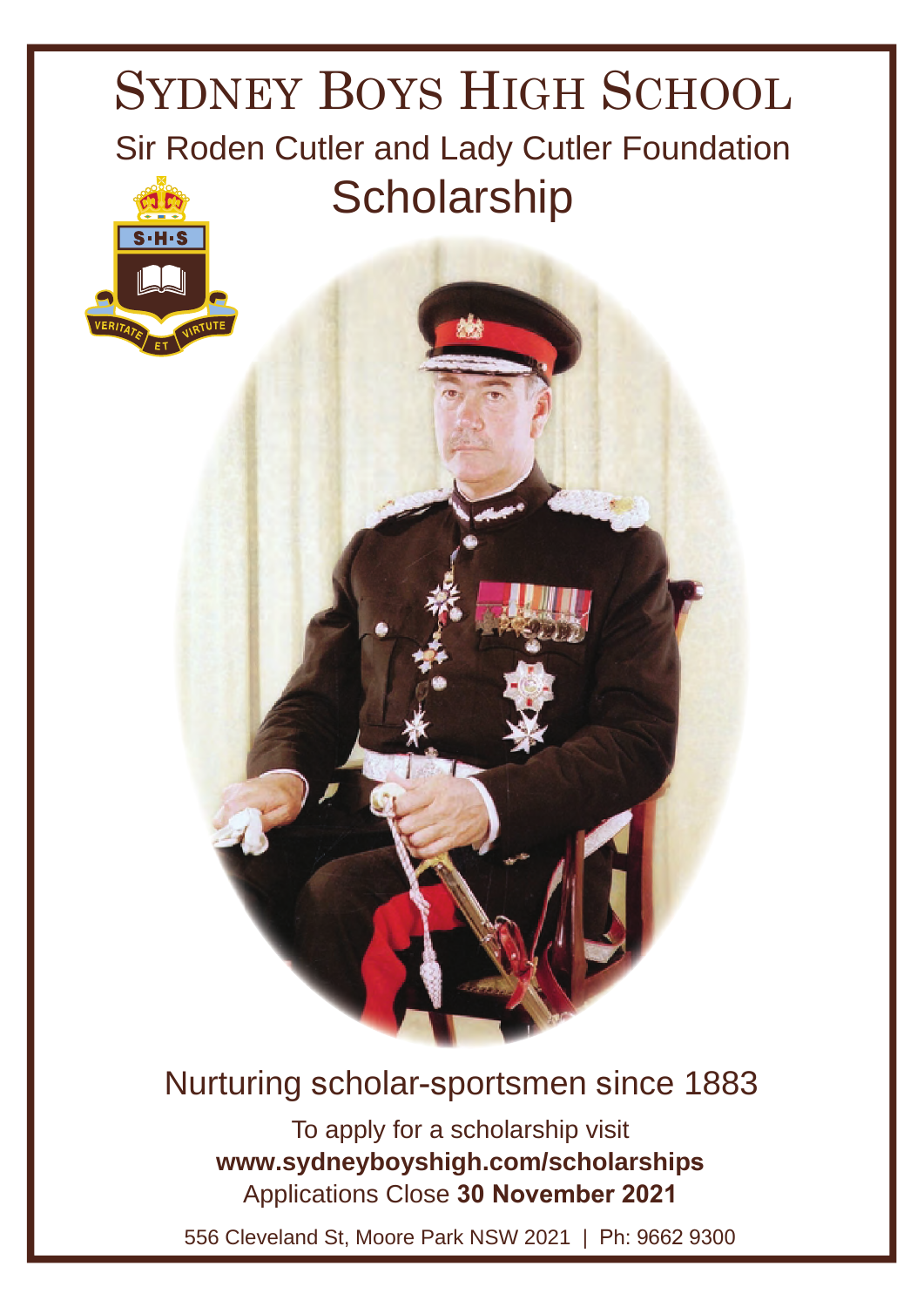# **SYDNEY BOYS HIGH SCHOOL**

Closing Date: 30 November 2021 The Phillip Day Memorial Scholarship



Nurturing scholar-sportsmen since 1883 Applications available at: sydneyboyshigh.com/scholarships556 Cleveland St, Moore Park NSW 2021 | Ph: 9662 9300